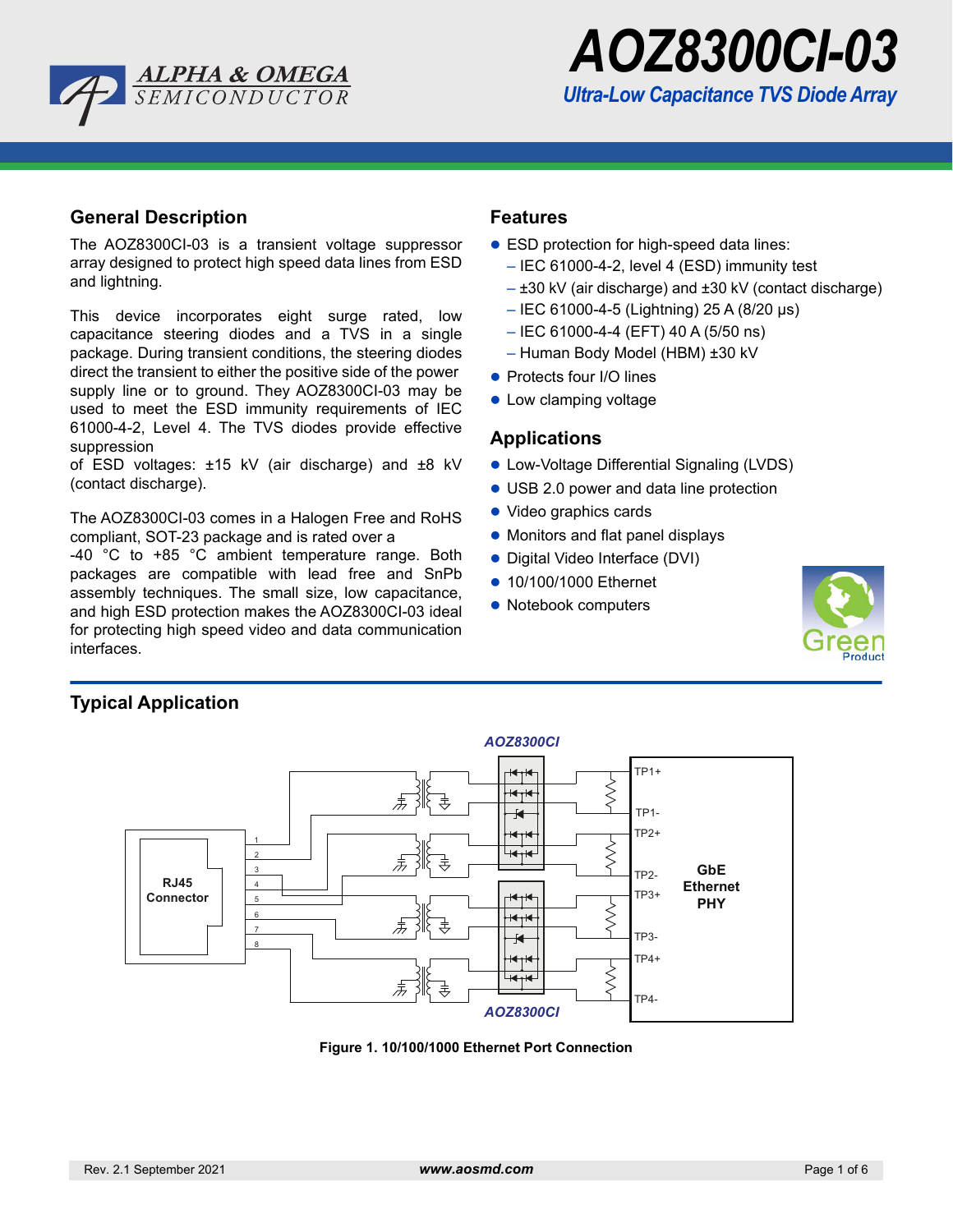

## **Ordering Information**

| <b>Part Number</b> | <b>Ambient Temperature Range</b> | Package | Environmental |
|--------------------|----------------------------------|---------|---------------|
| AOZ8300CI-03       | -40 °C to +85 °C                 | SOT23-6 | Green Product |

AOS Green Products use reduced levels of Halogens, and are also RoHS compliant. Please visit [www.aosmd.com/media/AOSGreenPolicy.pdf](http://www.aosmd.com/media/AOSGreenPolicy.pdf) for additional information.

# **Pin Configuration**



### **Absolute Maximum Ratings**

Exceeding the Absolute Maximum ratings may damage the device.

| <b>Parameter</b>                                    | Rating            |  |  |
|-----------------------------------------------------|-------------------|--|--|
| Peak Pulse Current ( $I_{PP}$ ), $t_P = 8/20 \mu s$ | 25 A              |  |  |
| Peak Power Dissipation (8 x 20 µs $@$ 25 °C)        | 300 W             |  |  |
| Storage Temperature $(T_S)$                         | -65 °C to +150 °C |  |  |
| ESD Rating per IEC61000-4-2, Contact <sup>(1)</sup> | $±30$ kV          |  |  |
| ESD Rating per IEC61000-4-2, Air <sup>(1)</sup>     | $±30$ kV          |  |  |
| ESD Rating per Human Body Model <sup>(2)</sup>      | $±30$ kV          |  |  |

#### **Notes**:

1. IEC 61000-4-2 discharge with C<sub>Discharge</sub> = 150 pF, R<sub>Discharge</sub> = 330 Ω.

2. Human Body Discharge per MIL-STD-883, Method 3015 C<sub>Discharge</sub> = 100 pF, R<sub>Discharge</sub> = 1.5 kΩ.

## **Maximum Operating Ratings**

| <b>Parameter</b>             | Rating            |  |
|------------------------------|-------------------|--|
| Junction Temperature $(T_J)$ | -40 °C to +125 °C |  |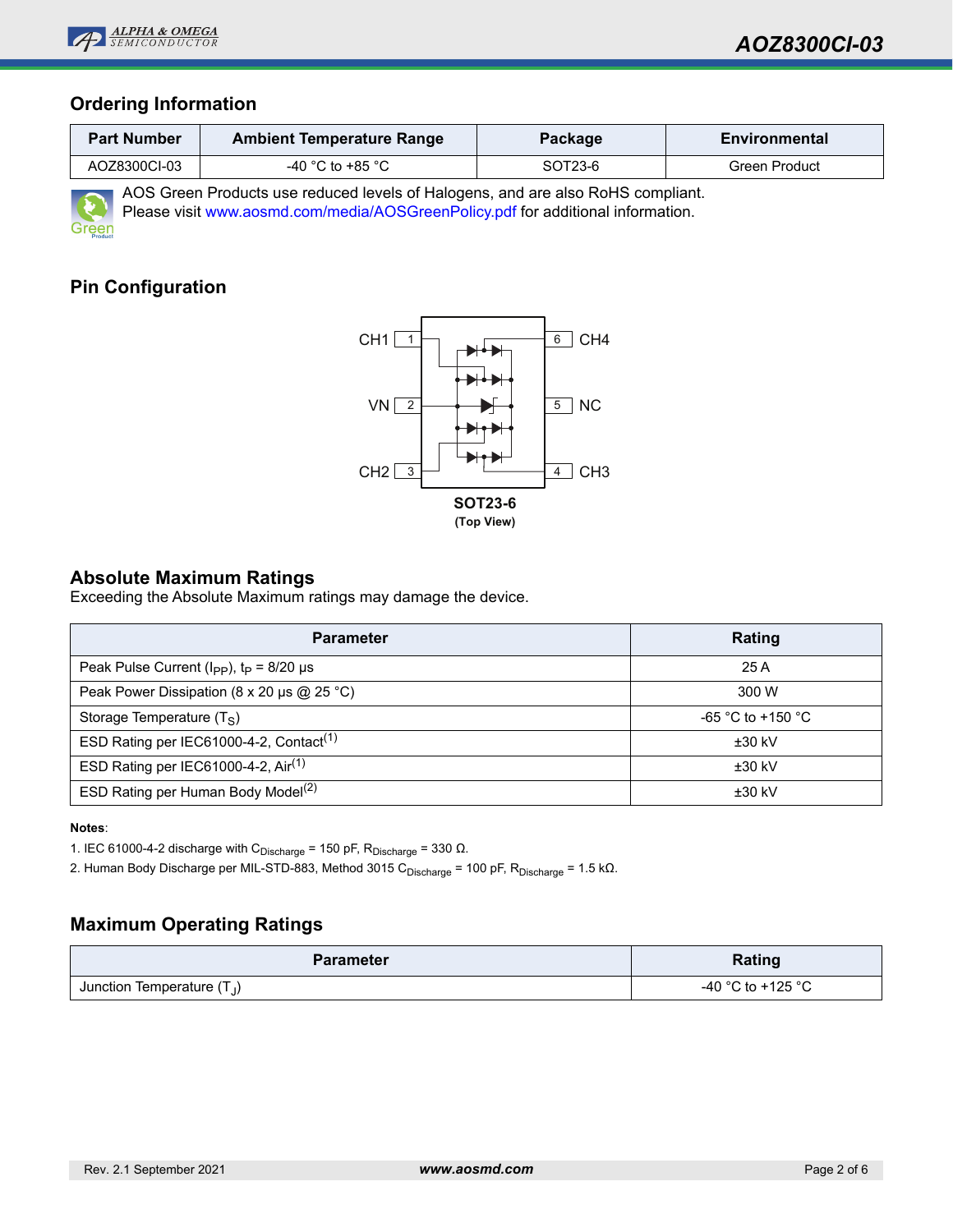

## **Electrical Characteristics**

 $T_A$  = 25°C unless otherwise specified.

| <b>Symbol</b>     | <b>Parameter</b>                                                                        | <b>Conditions</b>                                                                     | Min. | Typ.         | Max.            | <b>Units</b>     |
|-------------------|-----------------------------------------------------------------------------------------|---------------------------------------------------------------------------------------|------|--------------|-----------------|------------------|
| $I_R$             | Reverse Leakage Current                                                                 | $V_{RWM}$ = 2.5 V, between I/O and VIN                                                |      |              | 0.1             | μA               |
| $V_F$             | Diode Forward Voltage                                                                   | $I_F = 15 \text{ mA}$                                                                 | 0.70 | 0.85         | 1.0             | $\vee$           |
| $C_i$             | Junction Capacitance                                                                    | $V_R$ = 0 V, f = 1 MHz, any I/O pin to Ground                                         |      | 2.5          | 3.5             | pF               |
| $\Delta C_i$      | <b>Channel Input Capacitance</b><br>Matching                                            | $V_R$ = 0 V, f = 1 MHz, between I/O pins <sup>(3)</sup>                               |      |              | 0.2             | pF               |
| V <sub>RWM</sub>  | Reverse Working Voltage                                                                 | Between I/O and VIN <sup>(4)</sup>                                                    |      |              | 3.3             | $\vee$           |
| $V_{BR}$          | Reverse Breakdown Voltage                                                               | $I_T$ = 100 µA, between I/O and VIN <sup>(5)</sup>                                    | 5.0  |              |                 | $\vee$           |
| V <sub>HOLD</sub> | <b>Holding Reverse Voltage</b>                                                          | Any I/O pin to Ground                                                                 |      | 1.0          |                 | $\vee$           |
| <b>HOLD</b>       | <b>Holding Reverse Current</b>                                                          | Any I/O pin to Ground                                                                 |      | 10           |                 | mA               |
| $V_{CL}$          | <b>Channel Clamp Voltage</b><br><b>Positive Transients</b><br><b>Negative Transient</b> | $I_{PP}$ = 5 A, tp = 100 ns, any I/O pin to<br>Ground <sup>(3)(6)</sup>               |      |              | 2.6<br>$-2.7$   | $\vee$<br>V      |
|                   | <b>Channel Clamp Voltage</b><br><b>Positive Transients</b><br>Negative Transient        | $I_{PP}$ = 10 A, tp = 100 ns, any I/O pin to<br>Ground <sup><math>(3)(6)</math></sup> |      |              | 3.0<br>$-3.3$   | $\vee$<br>$\vee$ |
|                   | Channel Clamp Voltage<br><b>Positive Transients</b><br>Negative Transient               | $I_{PP}$ = 30 A, tp = 100 ns, any I/O pin to<br>Ground <sup><math>(3)(6)</math></sup> |      |              | 5.0<br>$-8.0$   | $\vee$<br>$\vee$ |
|                   | Clamping Voltage <sup>(3)</sup><br>(IEC61000-4-5, 8/20µs, I/O<br>Pin-to-Ground)         | $I_{\text{PP}} = 5 A$<br>$I_{PP} = -5 A$                                              |      |              | 3.9<br>$-4.1$   | $\vee$<br>V      |
|                   |                                                                                         | $I_{\text{PP}}$ = 25 A<br>$I_{PP} = -25 A$                                            |      |              | 10.5<br>$-11.5$ | $\vee$<br>$\vee$ |
| $R_{DNY}$         | <b>Dynamic Resistance</b><br>(100ns Transmission Line<br>Pulse)                         | $I_{TI, p}$ = 1 A to 30 A<br>$I_{TIP}$ = -1 A to -30 A                                |      | 0.15<br>0.17 |                 | Ω<br>Ω           |
|                   | <b>Dynamic Resistance</b><br>(IEC61000-4-5, 8/20µs)                                     | $I_{TI, P}$ = 2 A to 25 A<br>$I_{\text{T1 P}}$ = -2 A to -25 A                        |      | 0.35<br>0.40 |                 | Ω<br>Ω           |

#### **Notes:**

3. These specifications are guaranteed by design.

4. The working peak reverse voltage, V<sub>RWM</sub>, should be equal to or greater than the DC or continuous peak operating voltage level.

5.  $V_{BR}$  is measured at the pulse test current  $I_T$ .

6. Measurements performed using a 100 ns Transmission Line Pulse (TLP) system.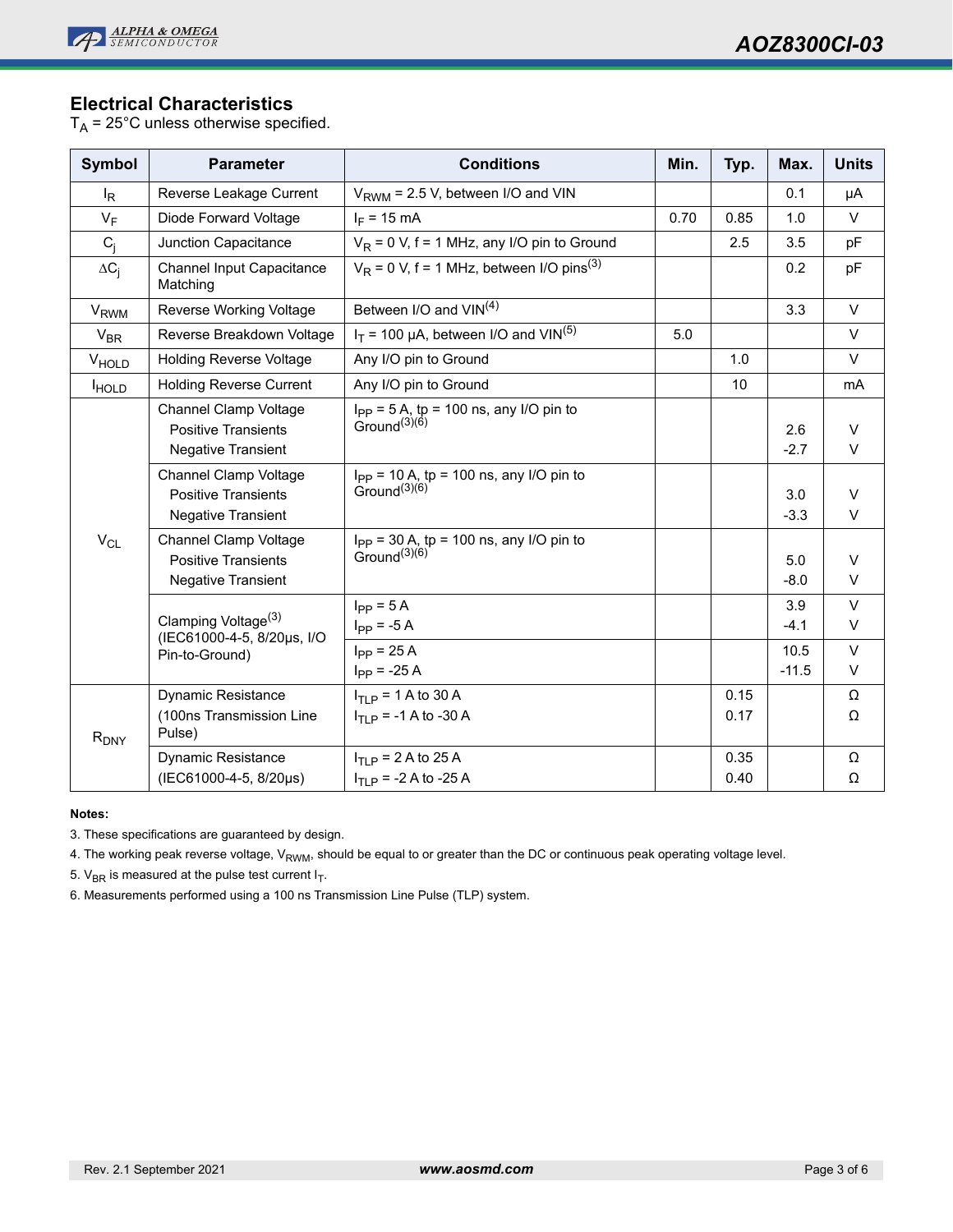

# **Typical Performance Characteristics**





**IEC61000-4-5 8/20µs Negative Surge**





**IEC61000-4-5 8/20µs Positive Surge**

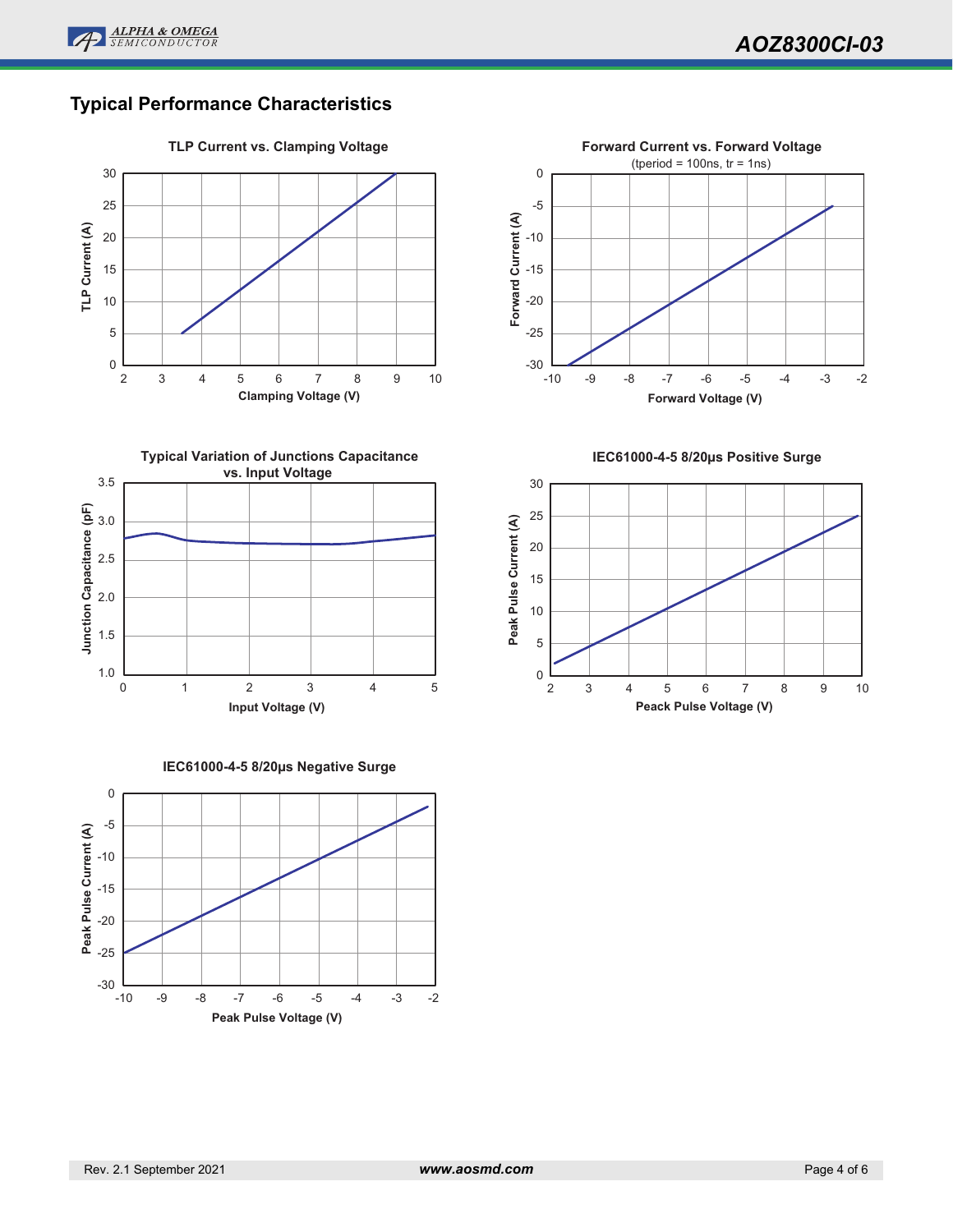

### **Application Information**

The AOZ8300CI-03 TVS is design to protect up to four data lines from damaging transient over-voltage by clamping the voltage to a reference. When the transient on a protected data line exceeds the reference voltage, the steering diode is forward bias thereby conducting the harmful ESD transient away from the sensitive circuitry under protection.

#### **PCB Layout Guidelines**

Printed circuit board layout is key to achieving the highest level of surge immunity on power and data lines. The location of the protection devices on the PCB is the most important design consideration. The AOZ8300CI-03 devices should be located as close as possible to the noise source. AOZ8300CI-03 devices should be used on all data and power lines that enter or exit the PCB at the I/O connector.

In most systems, surge pulses occur on data and power lines that enter the PCB through the

I/O connector. Placing the AOZ8300CI-03 devices as close as possible to the noise source ensures that a surge voltage will be clamped before the pulse is coupled into adjacent PCB traces. In addition, the PCB should use the shortest possible traces. A short trace length equates to low impedance, which ensures that the surge energy will be dissipated by the AOZ8300CI-03 device. Long signal traces will act as antennas and receive energy from fields that are produced by the ESD pulse. By keeping line lengths as short as possible, the efficiency of the line to act as an antenna for ESD related fields is reduced. Minimize interconnecting line lengths by placing devices with the most interconnects as close together as possible. The protection circuits should shunt the surge voltage to either the reference or chassis ground. Shunting the surge voltage directly to the IC's signal ground may cause ground bounce. The clamping performance of the TVS diodes on a single ground PCB can be improved by minimizing the impedance with relatively short and wide ground traces.

The PCB layout and IC package parasitic inductances can cause significant overshoot to the TVS's clamping

voltage. The inductance of the PCB can be reduced by using short trace lengths and multiple layers with separate ground and power planes. One effective method to minimize loop problems is to incorporate a ground plane in the PCB design. The AOZ8300CI-03 ultra-low capacitance TVS is designed to protect four high speed data transmission lines from transient overvoltages by clamping them to a fixed reference. The low inductance and construction minimizes voltage overshoot during high current surges. When the voltage on the protected line exceeds the reference voltage the internal steering diodes are forward biased, conducting the transient

current away from the sensitive circuitry.

Good circuit board layout is critical for the suppression of ESD induced transients. The following guidelines are recommended:

- 1. Place the TVS near the IO terminals or connectors to restrict transient coupling.
- 2. Fill unused portions of the PCB with ground plane.
- 3. Minimize the path length between the TVS and the protected line.
- 4. Minimize all conductive loops including power and ground loops.
- 5. The ESD transient return path to ground should be kept as short as possible.
- 6. Never run critical signals near board edges.
- 7. Use ground planes whenever possible.
- 8. Avoid running critical signal traces (clocks, resets, etc.) near PCB edges.
- 9. Separate chassis ground traces from components and signal traces by at least 4mm.
- 10. Keep the chassis ground trace length-to-width ratio < 5:1 to minimize inductance.
- 11. Protect all external connections with TVS diodes.